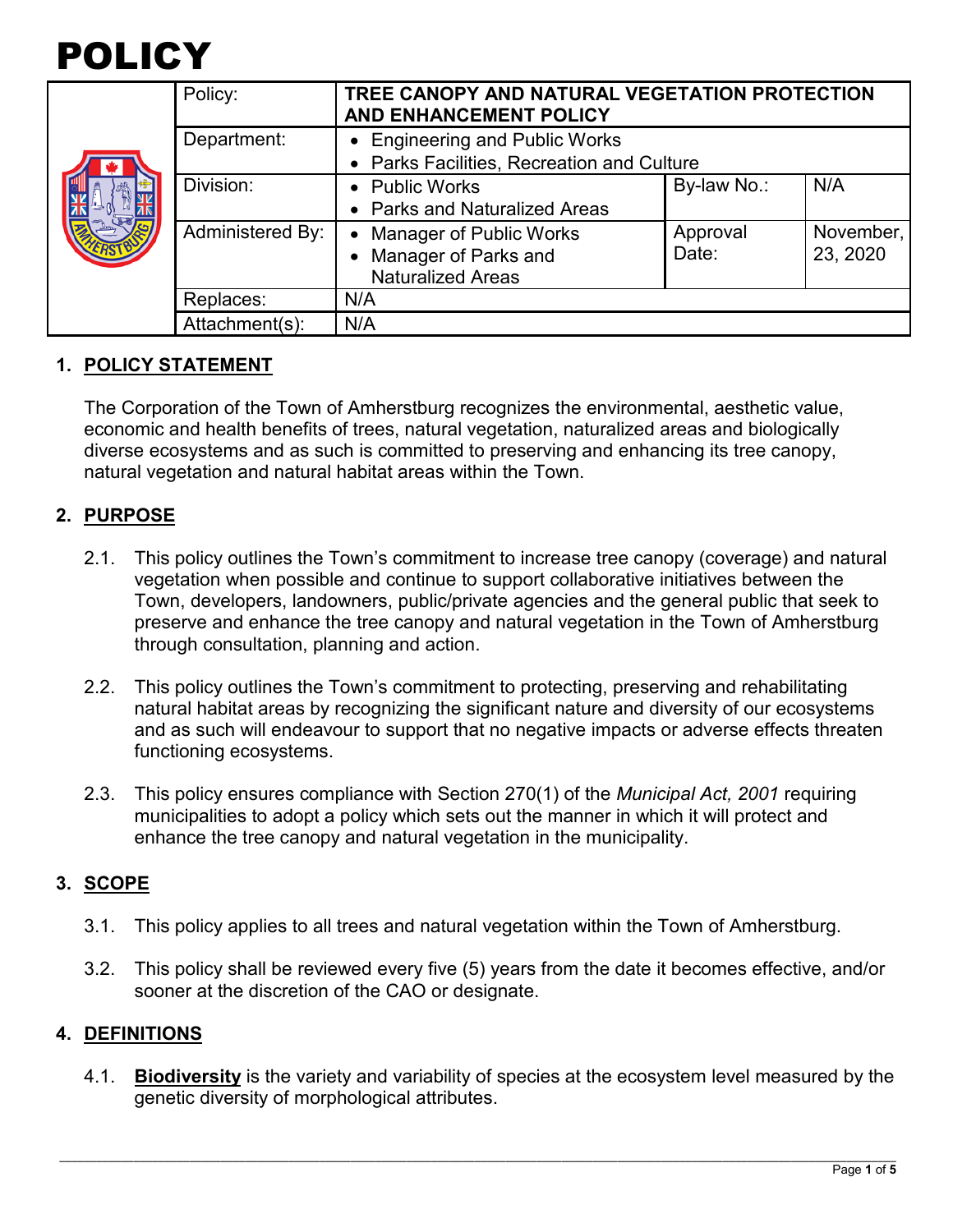- 4.2. **Carbon Sequestration** is either a natural or artificial process by which carbon dioxide is removed from the atmosphere and held in solid or liquid form.
- 4.3. **Carolinian** refers to the eastern US growing zone to which the northernmost portion extends into Southern Ontario.
- 4.4. **Ecosystem** is the interacting system and living relationship between plants, animals and their surroundings.
- 4.5. **Natural Vegetation** refers to the native plant life that grows naturally without human intervention in a geographic region.
- 4.6. **Tree Canopy** means the layer of tree leaves, branches and stems that cover the ground when viewed from above.
- 4.7. **Trees** includes shrubs, hedges and woody vegetation.
- 4.8. **Urban Heat Island Effect** is the phenomena by which urban environments become significantly warmer than surrounding rural areas due to modified land surfaces and human activity trapping, generating or reflecting heat.
- 4.9. **Wetlands** means wetlands as defined by the Ontario Wetland Evaluation System which includes marsh, pond, bog, fen, and swamps.
- 4.10. **Woodlands** means woodlands as defined in the Forestry Act that are 1.0 hectare or more in area.

Other common definitions, acronyms, and terms are available in the Glossary located on the Town's Policies webpage.

# **5. INTERPRETATIONS**

Any reference in this policy to any statute or any section of a statute shall, unless expressly stated, be deemed to be reference to the statute as amended, restated or re-enacted from time to time. Any references to a By-law or Town policy shall be deemed to be a reference to the most recent passed policy or By-law and any replacements thereto.

# **6. GENERAL CONDITIONS**

## 6.1. **Benefits of Tree Canopy and Natural Vegetation**

- 6.1.1. When trees are to be planted the Town of Amherstburg will plant or encourage the planting of Carolinian species trees and vegetation, suitable for growing zone 7A to 8A, in accordance with the Town of Amherstburg Public Tree By-law for the benefit of:
	- 6.1.1.1. Reducing heating and cooling costs. Trees and natural vegetation act as a shield against wind and snow further insulate buildings in the winter or as a canopy providing shade thus reduce heating and cooling costs;
	- 6.1.1.2. Increasing property value by improving the aesthetics of properties and streetscapes;
	- 6.1.1.3. Improving air quality by filtering out many common urban airborne pollutants;
	- 6.1.1.4. Contributing to mitigating the effects of carbon emissions by sequestering carbon, reducing home energy use thus helping to retard the rate of climate change;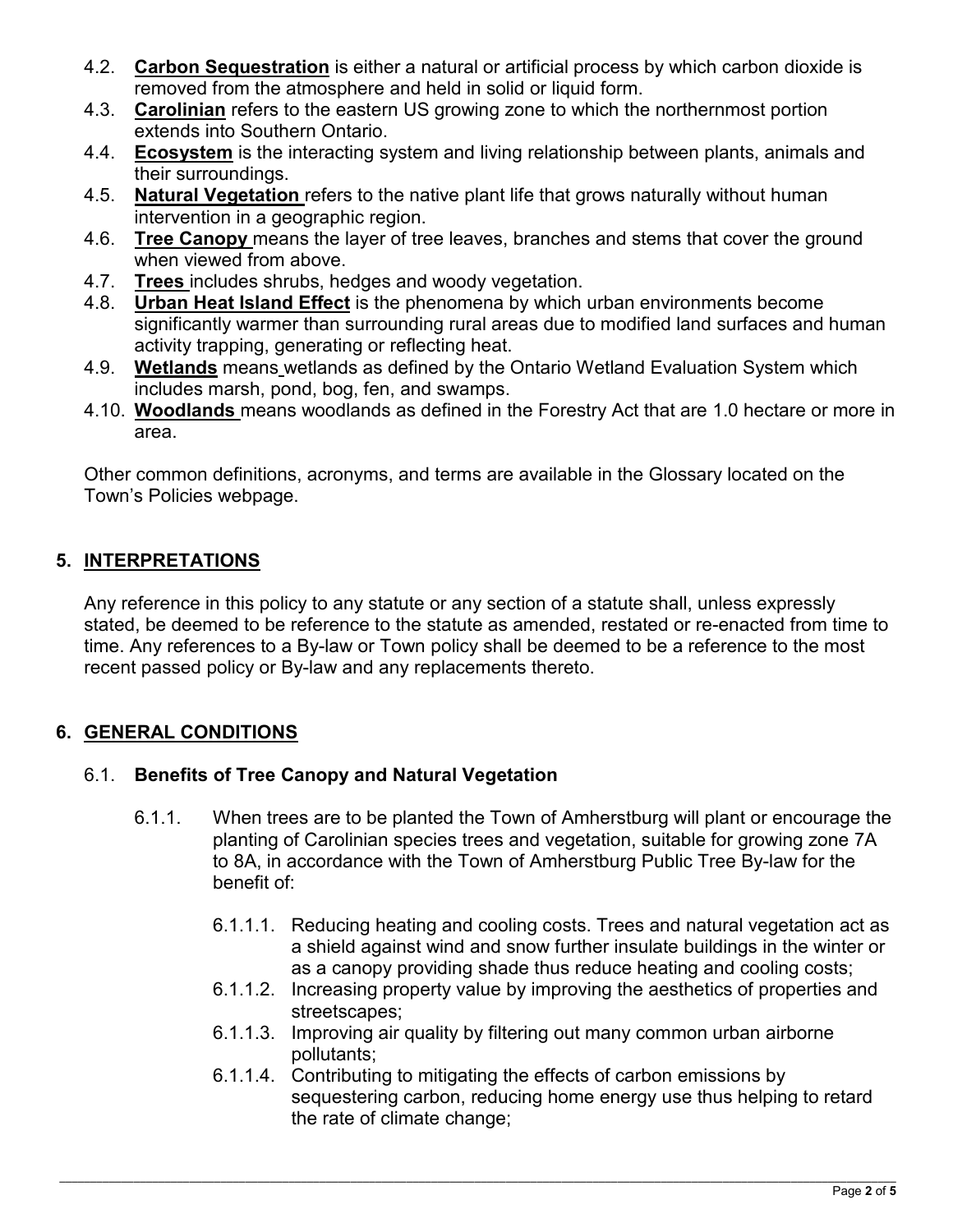- 6.1.1.5. Reducing the urban heat island effect, direct exposure to the sun and heat related illnesses;
- 6.1.1.6. Improving the usability of public parks and recreational areas for the residents, the community and school groups;
- 6.1.1.7. Enhancing privacy and noise abatement. Trees and natural vegetation provide a natural barrier that obstruct views and dampen sound between properties;
- 6.1.1.8. Aiding in storm water management by altering and slowing the path of rainfall, recharging groundwater, reducing surface water contaminants and helping to prevent erosion along slopes;
- 6.1.1.9. Naturalizing areas for both community enjoyment and create ecosystems or linkage and corridors to existing ecosystems to provide habitat and passage for birds, mammals and insects;
- 6.1.1.10. Ensuring greater success of planting and ecological interaction by planting Carolinian species. In response to global climatic change and an average rise in temperature trees and vegetation from the Carolinian zone should responded better; and,
- 6.1.1.11. Increasing the amount of natural carbon sequestration within the municipality through increases in natural vegetation and the promotion thereof.
- 6.1.2. The Town of Amherstburg will preserve and protect or encourage the preservation and protection of areas of ecology function with appropriate setback and buffering to identified boundaries for the benefit of:
	- 6.1.2.1. Ensuring sustainable, ecological functioning habitat for wildlife including species unique, rare and threatened within the region;
	- 6.1.2.2. Enriching the quality of life for residents. Time spent in green space improves mental health and well-being across numerous dimensions from stress reduction to physical activity; and,
	- 6.1.2.3. Providing an economic opportunity supported by visitors to the region (eco-tourists) participating in passive recreation within the Towns unique biologically diverse ecosystems.
- 6.1.3. The Town of Amherstburg will preserve and protect or encourage the preservation and protection of shoreline and watercourse areas and their ecological functions through;
	- 6.1.3.1. Planting and the encouraging of natural vegetation plantings for the purpose of contributing to the root structure and preventing the erosion of shorelines;
	- 6.1.3.2. The use of natural elements such as rocks and other features to stabilize the shoreline against the effects of erosion;
	- 6.1.3.3. The restriction of orders to cut to the top of the bank; and,
	- 6.1.3.4. The appropriate setback and buffering.

## 6.2. **Town of Amherstburg Policies, By-laws, Programs and Partnerships**

6.2.1. The Town of Amherstburg currently has policies, by-laws and programs in place in order to protect and enhance tree canopy and natural vegetation within the Town.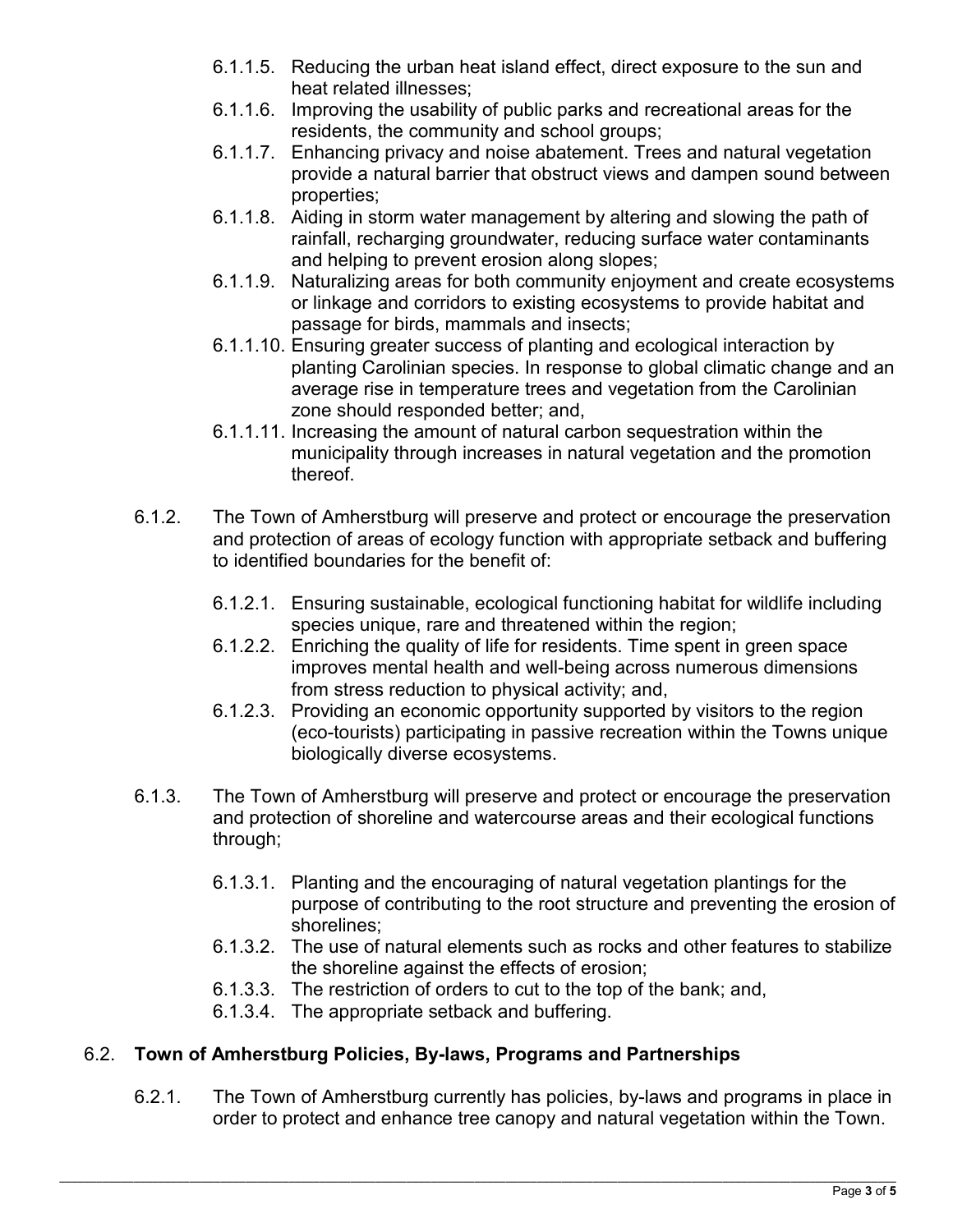- 6.2.2. The Town of Amherstburg also works in collaboration with numerous community partners and agencies within the County of Essex and the Province of Ontario.
	- 6.2.2.1. County of Essex (Official Plan)
	- 6.2.2.2. Essex Region Conservation Authority
	- 6.2.2.3. Carolinian Canada
	- 6.2.2.4. Bird Studies Canada

### 6.3. **Climate Change Considerations**

- 6.3.1. Manage or encourage managing forest resources for species biodiversity, ecological function and sustainability.
- 6.3.2. Manage or encourage managing trees (of the urban forest) in a manner that enhances their quality, quantity and sustainability. With climate change and the climate model for the Great Lakes region, tree species from the more temperate region of the Carolinian zone will be considered for planting in response to a warming climate.
- 6.3.3. Maintain a data collection and implement regular monitoring practice of tree coverage and natural vegetation.
- 6.3.4. Provide a foundation toward addressing climate change and realizing the ecological benefits provided by nature.
- 6.3.5. Include the planting of site suitable Carolinian tree and plant species in all new and redeveloped Town projects.
- 6.3.6. Remove damaged, decayed or dangerous trees in the urban environment as required and implement the replacement of a minimum of one for one tree so that at minimum the quantity of trees is maintained within the municipality. The possibility of expanding coverage in the municipality is the goal of the municipality.

#### 6.4. **Biological Diversity**

6.4.1. The Town recognizes that biodiversity is foundational to the development of a resilient and sustainable urban forest. Therefore the Town promotes and encourages the diversification of tree species plantings to increase biological diversity and avoid monocultures. Diversification is essential to the maintenance of a healthy ecosystem which can survive the influence of introduced or invasive species, and species decline due to climate change or other environmental factors such as high winds, erosion, habitat loss, overpopulation, or ecosystem collapse.

## **7. RESPONSIBILITIES**

- 7.1. **Council** has the authority and responsibility to:
	- 7.1.1. Adopt and maintain the *Tree Canopy and Natural Vegetation Protection and Enhancement Policy*.
- 7.2. The **CAO** has the authority and responsibility to:
	- Approve the removal of a tree (or part of) that is damaged, decayed or endangers the life, health, safety or property of the public, or, is considered undesirable and removal is for the greater public good subject to the provisions of section 6.3.6.
	- 7.2.2. Direct appropriate and correct horticultural practices when attending to the care and maintenance of the tree canopy and natural vegetation throughout the Town.